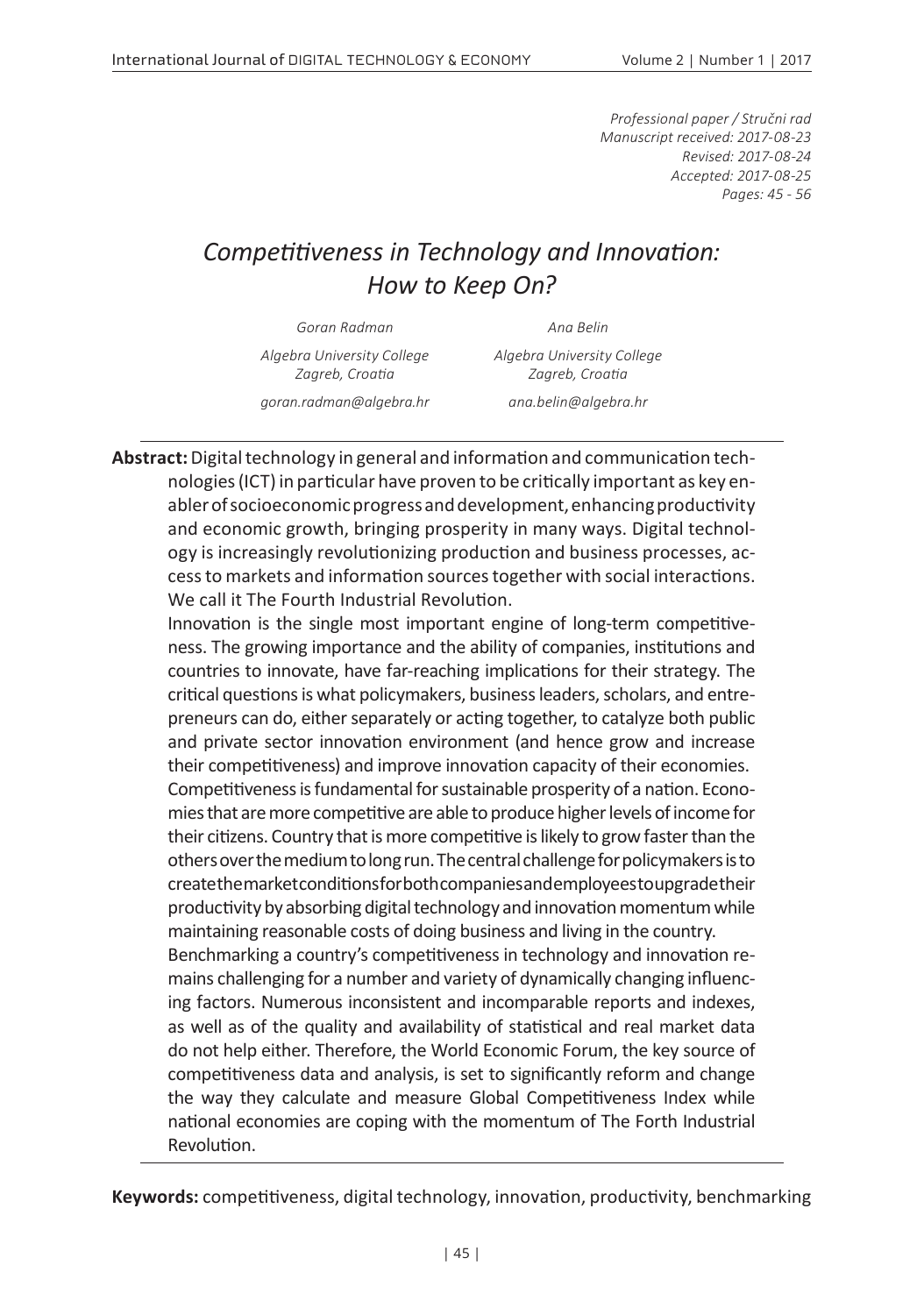# INTRODUCTION

The unique combination of economic and digital technology forces have changed the world in the last thirty years and already disrupted the entire industry sectors and societies as we know of. Taking our civilization to the next level, it is not only about Cloud, Social and Mobile technologies combined abolishing existing legacy systems, but also about end-to-end transformation of the way we have structured our entire world of work and life so far. In the inner segment of manufacturing, this evolution in the context is called *Industrie 4.0<sup>1</sup>* . However, implications of digital disruptions go far beyond the pure economic or technology ramifications. Much wider in scope, they refer to a systemic transformation that will immensely influence our civilization and its fundamentals – human identity, civil society and governance structures. "Digital technologies [...] are not new, but in a break with the third industrial revolution, they are becoming more sophisticated and integrated and are, as a result, transforming societies and the global economy. We call it The Fourth Industrial Revolution*"* [1].

Therefore, the economy itself has gone through a number of profound changes in recent decades. The decrease in the costs of diffusing and using information, the shortening of product cycles, driven both by an accelerating pace of technological change and rapidly shifting consumer patterns, the progressing internationalization and liberalization of exchanges and interactions (commercial, financial, cultural, etc.) are some of the developments that are transforming the determinants of wealth creation. These ongoing structural changes are fundamentally reshaping businesses, summed up in terms such as knowledge economy. In the last few years, and even more strengthened by the recent global financial crisis, the concept of technology and innovation driven economic growth and competitiveness has gained increased importance [2].

Here, innovation is not meant for just about creating high-tech products or companies. Nor it is just about research leading to the incremental or disruptive inventions and creation of new products. Innovation here refers to new processes, business models and other ways of doing things, as much as it does to new products and services. Furthermore, the generation of new knowledge and ideas does not necessarily lead to a successful innovation. The productive interaction among companies, academia and the government is critical for transforming new knowledge and ideas into commercially viable products or services, economic growth and improved wellbeing. These interactions are captured in the concepts of *triple helix<sup>2</sup>* and *innovation systems*. Finally, innovation is not restricted to science and scientist but has to be extended to a wider community of entrepreneurs, corporations, and even the civil society.

<sup>&</sup>lt;sup>1</sup> The term "Industrie 4.0" originates in 2011 from a project in the high-tech strategy of the German government, promoting the computerization of manufacturing. The concept has been revealed in late 2012.

<sup>&</sup>lt;sup>2</sup> The Triple Helix thesis is that the potential for innovation and economic development in a Knowledge Society lies in a more prominent role for the university and the hybridisation of elements from University, industry and Government to generate new institutional and social formats for the production, transfer and application of knowledge (Stanford University Press).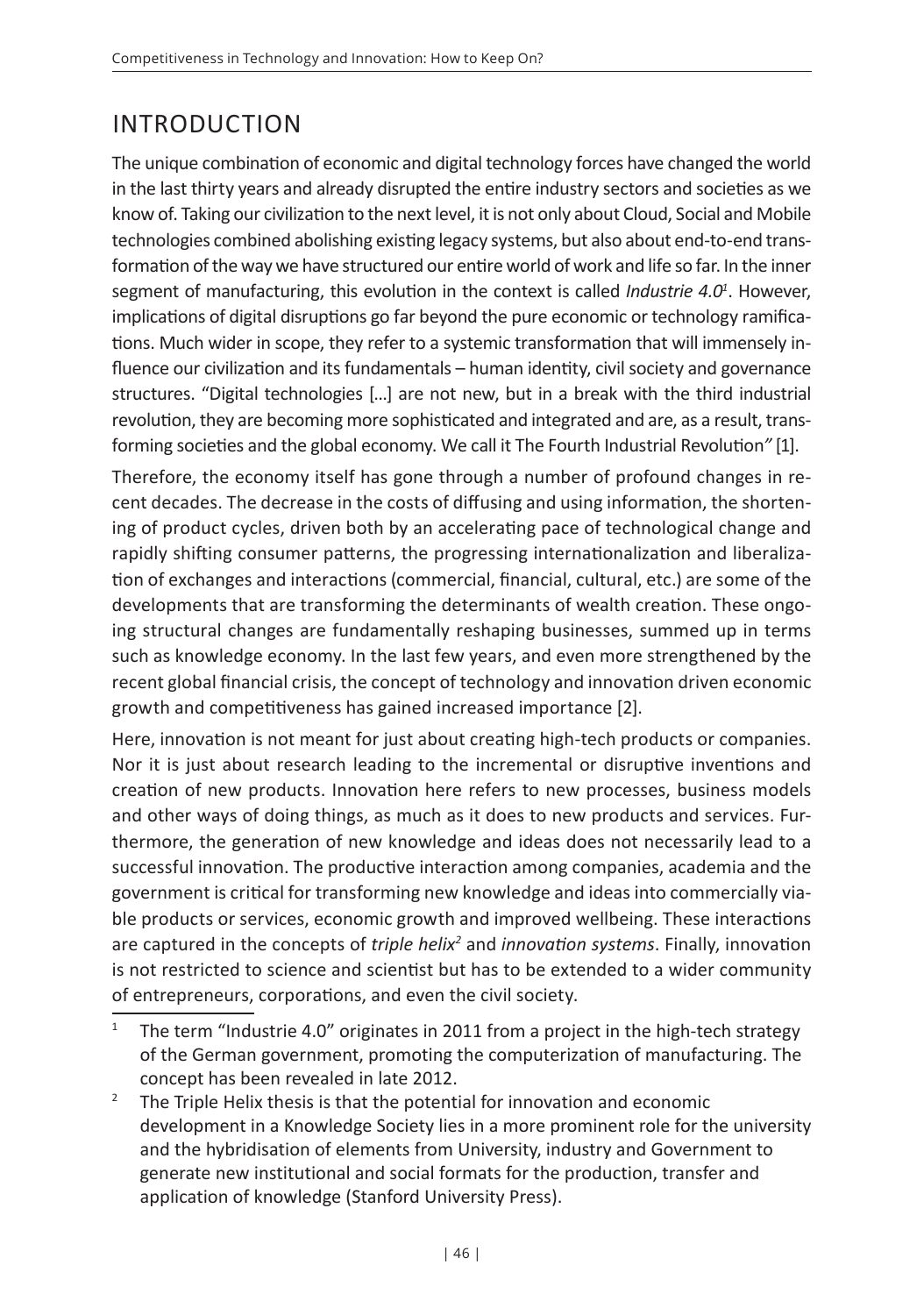The growing importance and the ability of companies, institutions and countries to innovate, have far-reaching implications for their wellbeing. The critical questions is what policymakers, business leaders, and scholars can do, either separately or acting together, to catalyze innovation (and hence grow and increase their competitiveness) and improve *innovation capacity of* their economies. Thanks to the global competitiveness, all nations are somehow transitioning from the *factor* and *efficiency* driven towards *innovation driven* economies. They also experience different policy reforms momentums, specifically concerning the restructuring of public services and financial systems, educational, information and communication infrastructure. While countries who score high in the competitiveness, generally experience different and uneven economic growth rates, thou certainly grow steady over the long run, their competitiveness benchmarking show very even and spotty indicators of the national micro and macroeconomic environment, quality of institutions and healthy social tissue.

The same applies to the major indicators of their innovation capacity, technology readiness and human capital. All of those countries are looking to innovation and information technology policies as pivotal for tackling the structural challenges facing their economies as they are striving for sustainable growth and development in the future. They tend to have well-educated labor forces but with significant high-tech inclusion and modern skills above the requirements of the current collaborative and manufacturing technologies. They all have significant capacity for research and development with public and state institutions playing critical consortium, cluster and networking roles, but with high contributions of the private sector. In spite of all this, the countries' individual ability to develop, nurture and utilize their human capital remains under question due to the stalled productivity and demographic dynamics.

## IMPORTANCE OF TECHNOLOGY

Throughout the history, technology has been the single most important economic factor of labor productivity and therefore a major contributor to the creation of human wealth. Ability of an individual, group or organization, economy or nation to adopt existing technologies to enhance its productivity became the critical differentiator and an essential element of their capacity to compete and prosper. In today's world, Information and Communication Technologies (ICT) are those that have evolved into the technology of "general purpose". Given its rapid and effective spillovers to all economic sectors, and its role as an efficient infrastructure for commercial cross-border transactions, ICT itself became one of most prosperous and fastest growing industries of all times. Equally importantly, ICT has proven to be instrumental for enabling less developed, developing and other economies in transition to leapfrog traditional factor and resource barriers and jump into more sophisticated stage of development by fostering overall economic and social transformation.

Technology has also an important impact on development of innovation capacity of societies and economies. This eventually occurs in three main stages. In the *first* stage new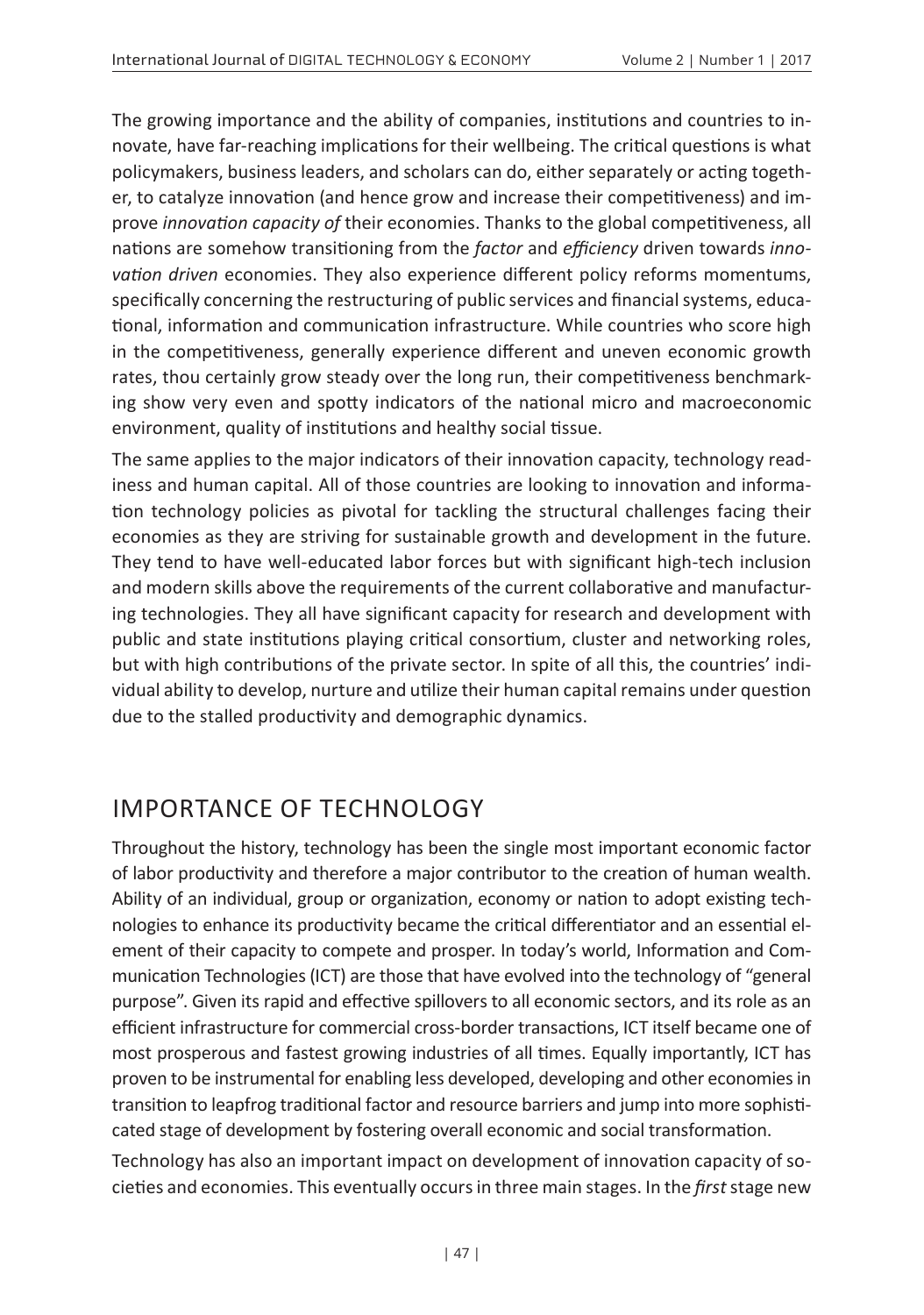technology substitutes the old one; the *second* stage of impact occurs when the new technology is adopted across society; in the *third* stage, new lifestyles and businesses emerge thanks to the new technology already widely diffused and adapted in society. This is the stage of transformation that societies and economies undergo today with the new digital, information and communication technologies. Here ICT increasingly affects and transforms a wide range of organizational and business innovation activities, from internal research, development and education up to design and marketing of products and services. There is also growing evidence that ICT is boosting innovation by allowing creative thinking and responsive problem-solving thus becoming an important learning enabler for societies and companies and providing opportunities for all. However, the use of technology in a country has to be distinguished from its own ability to innovate and expand the frontiers of a nation's knowledge.

Access to the global resources and markets through the networked economy became an important success factor of the world's most competitive economies and societies. For a particular country's competitiveness, it is less important whether new technologies have been designed and developed within its national borders. More important is for individuals, companies and institutions operating in a territory to have an easy access to the advanced technology, its inventions and the ability to use them easily. That is why many evangelized modern governments have promoted their e-strategies, projects and initiatives intending to overcome widening local and international digital divide, especially in the smaller and transition countries. Business leaders believe that by investing in ICT their companies will be able to achieve strong growth and penetrate new markets with new business models and processes. Nevertheless, ICT has also attracted and created lot of expectations, sometimes improbable and naive as in the *dot. com* frenzy in mid 1990s. The consecutive Internet investment crash in 2000s has only proven that the same basic business rules apply to ICT as to any other business sector.

Economies and people worldwide are starting to sense the first effects of the convergence of technologies that is blurring the lines between the physical, digital, and biological in ways that promise to disrupt almost every industry in every country. Breakthroughs are happening and proliferating at an unprecedented pace. From *sensors everywhere* and *blockchain* to *human-brain interfaces* and *technology-enabled platforms* in the "*sharing*" or "*on-demand*" economies are upending business models and forcing countries to rethink how they formulate economic policies. The number of industrial robots in the world is roughly doubling every five years and are projected to reach 400,000 by 2018 [3]. As the Internet of Things (IoT) becomes mainstream, the number of connected devices will almost triple by 2020, to reach 38.5 billion [4]. In addition, the proportion of products sold via e-commerce will more than double, from 6 percent in 2014 to 12.8 percent by 2019 [5]. The combination of automation and digitalization is revolutionizing manufacturing and services alike, as well as confusing the lines differentiating them. This process is increasing business efficiency, optimizing logistics, and making prices more transparent and competition starker. At the same time, it is reinforcing the need of companies, organizations and countries to remain ahead of the innovation curve.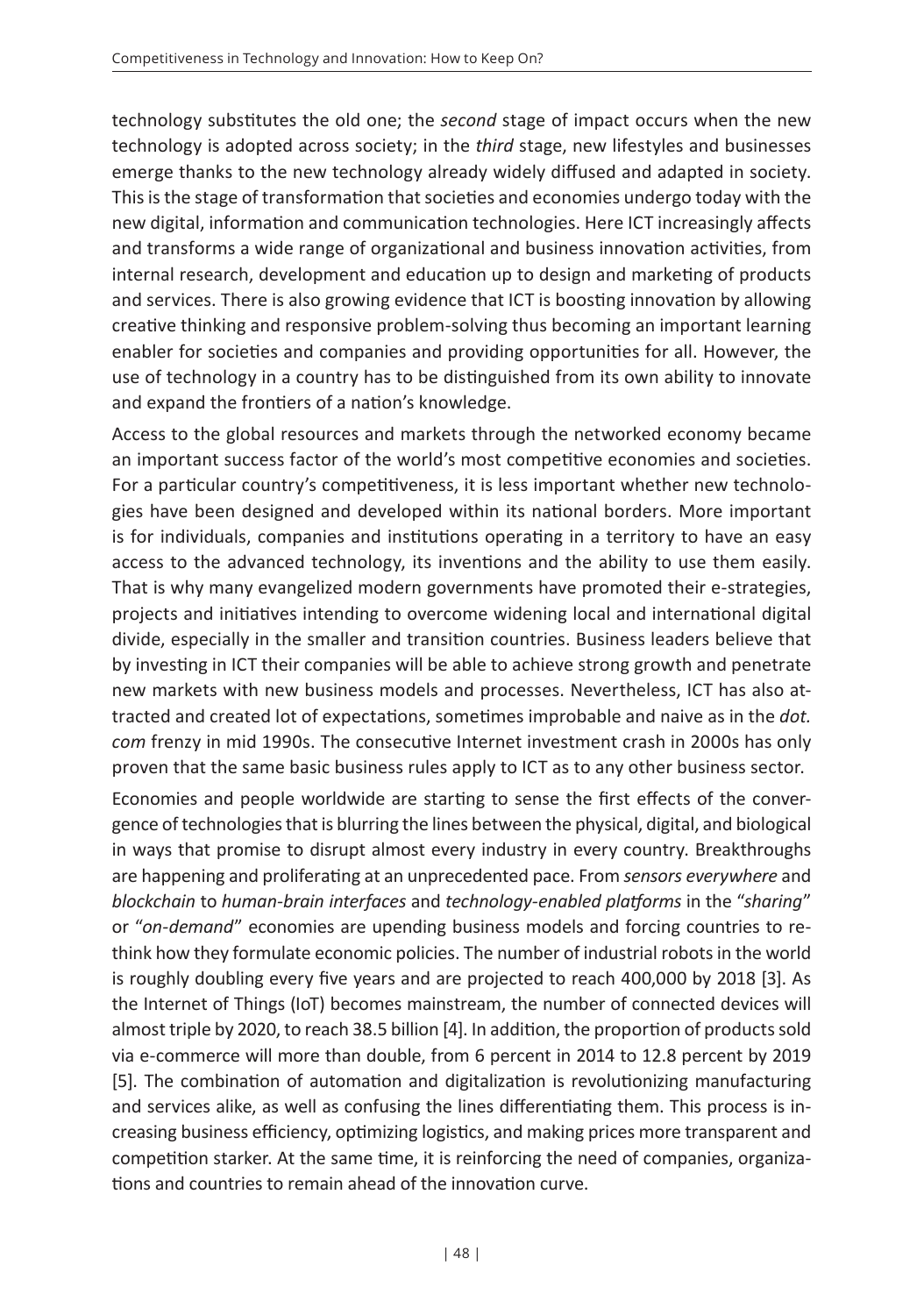## IMPORTANCE OF INNOVATION

Innovation generally refers to new way of doing something, a novel solution to a problem or to a successful utilization of new ideas. In economy, an "innovation is the implementation of a new or significantly improved product (a good or service), or a business process, a new marketing method, or a new business practice, workplace organization or external relations" [6]. Innovation must be replicable at an economical cost and must satisfy a specific need. Innovation involves deliberate application of information, imagination, and initiative in deriving greater or different value from available resources. In business, innovation results often from the application of a scientific or technical idea in decreasing the gap between the needs or expectations of the customers and the performance of a product. Although many innovations are created from inventions, it is possible to innovate without inventing, and to invent without innovating. In a social context, innovation is equally important in devising new collaborative methods or structures that lead to positive change and amplified creativity, improved learning and ultimately to the increased wealth.

Innovation capacity is the single most important engine of long-term competitiveness. More than half the total growth in output of the developed world results from innovation and the proportion is increasing as the economy becomes ever more knowledge-intensive. The capacity to apply new knowledge in order to improve productivity relies on not only scientific inventiveness and entrepreneurial flair of a nation but on the local market conditions, which restrict or permit, discourage or encourage and sustain innovative creativity. Effective policy-making depends on authoritative analysis of the multiple institutional and regulatory levers, which stimulate or stifle company-level innovation. For modern governments, innovation will be the primary driver of successful industrial and enterprise policy, but also policies in areas such as education, employment and taxation. Innovation is also *pervasive* and *diverse*. It takes place in firms of all size, in every region and in every sector, not just in 'naturally innovative' high-tech sectors such as biotechnology and information technology. An innovation policy focusing exclusively on high technology therefore risks missing much larger opportunities for improved competitiveness and new products and processes in more traditional industries, which still remain major and more intensive employers [6]. New knowledge is created through not only research and development. It may also be acquired because of an investment in plant and machinery, and most importantly through human resources development.

Innovation is also unevenly *distributed*. The innovation performance of countries, and of different regions and sectors within individual countries, very widely varies. Innovative capacity of industry is highly skewed towards larger firms but there are a growing number of lively and dynamic technology-based small and medium enterprises (SMEs). Many are making a vital contribution to technological progress, are achieving great success in international markets, and are growing rapidly. However, SMEs tend to lack both the internal resources and the external networks necessary for easy access to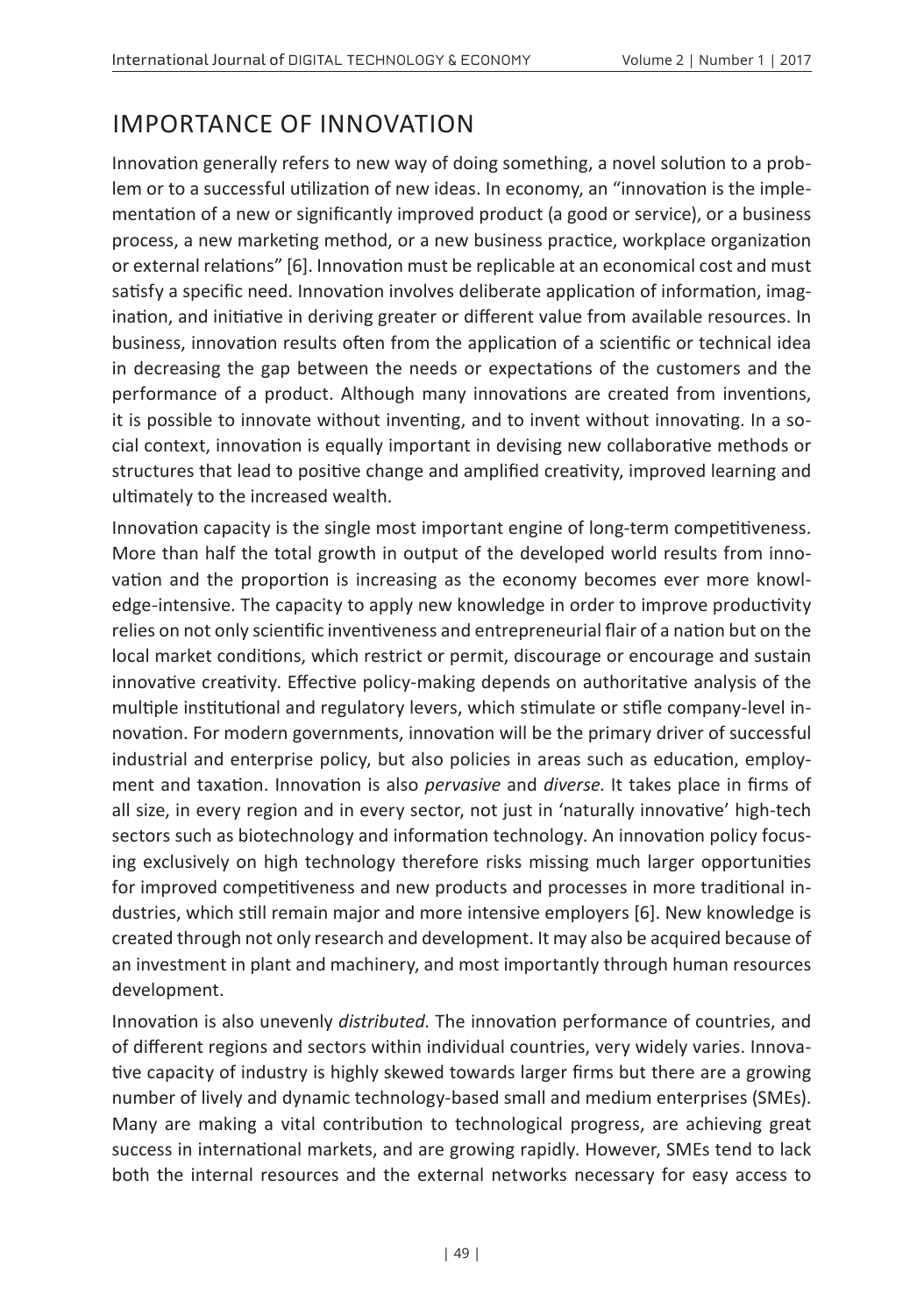the knowledge, skills, technologies and finance on which innovation depends. Furthermore, technology oriented SMEs are disproportionately affected by many institutional barriers and costs. Innovation tends to be *systemic* rather than *linear*. That means, the process of innovation is multidimensional and involves many different players. Successful innovation may entail a transfer of technology but the speed and the success of the transfer almost certainly depend on conditions in the local and national innovation environment. Innovation capacity therefore requires the development of highly interconnected and well-functioning innovation systems. They serve to ensure the intensive flow of information between companies, researchers, entrepreneurs, investors, consultants, patent agents, local authorities and other intermediaries. Such systems are *de facto* networks of individuals and proximity is their important feature.

Nevertheless, the most important element of innovation competitiveness is *technological innovation*. Although significant advantages may be gained by investing in institutions, building infrastructures, improving macroeconomic stability, or enhancing the human capital of the population, all these factors eventually have diminishing returns. The same applies for the labor, financial and goods markets efficiency. Long term, productivity can be increased and standard of living expanded only with technological innovation. This is particularly important for advanced economies approaching the limits of generic internal knowledge, since the possibility of integrating exogenous technologies tends to disappear. Less-advanced countries can still improve their productivity by adopting existing technologies or making incremental improvements in other areas. However, countries that have reached the innovation stage of development, increase in productivity is no longer sufficient. These countries must design and develop cutting-edge products and processes to maintain at a competitive edge. This requires an environment beneficial to innovative activity and supported by both the public and private actors. More precisely, this means ample investments in research and development, high-quality scientific research institutions, extensive collaboration in research between universities and industry, and the effective protection of intellectual property.

## IMPORTANCE OF COMPETITIVENESS

National competitiveness is defined as the "set of institutions, policies, and factors that determine the level of productivity of a country" [7]. The level of productivity defines the level of prosperity that can be earned by an economy. In other words, economies that are more competitive are able to produce higher levels of income for their citizens. Since productivity also determines the return on investments in an economy, and returns are the fundamental determinants of the growth, a more competitive country is one that is going to grow faster over the medium to long run. The concept of country competitiveness thus involves static and dynamic components: level of income and economy's growth potential. Competitiveness is therefore fundamental for sustainable prosperity of a nation. While *Gross Domestic Product* (GDP) per capita may swing over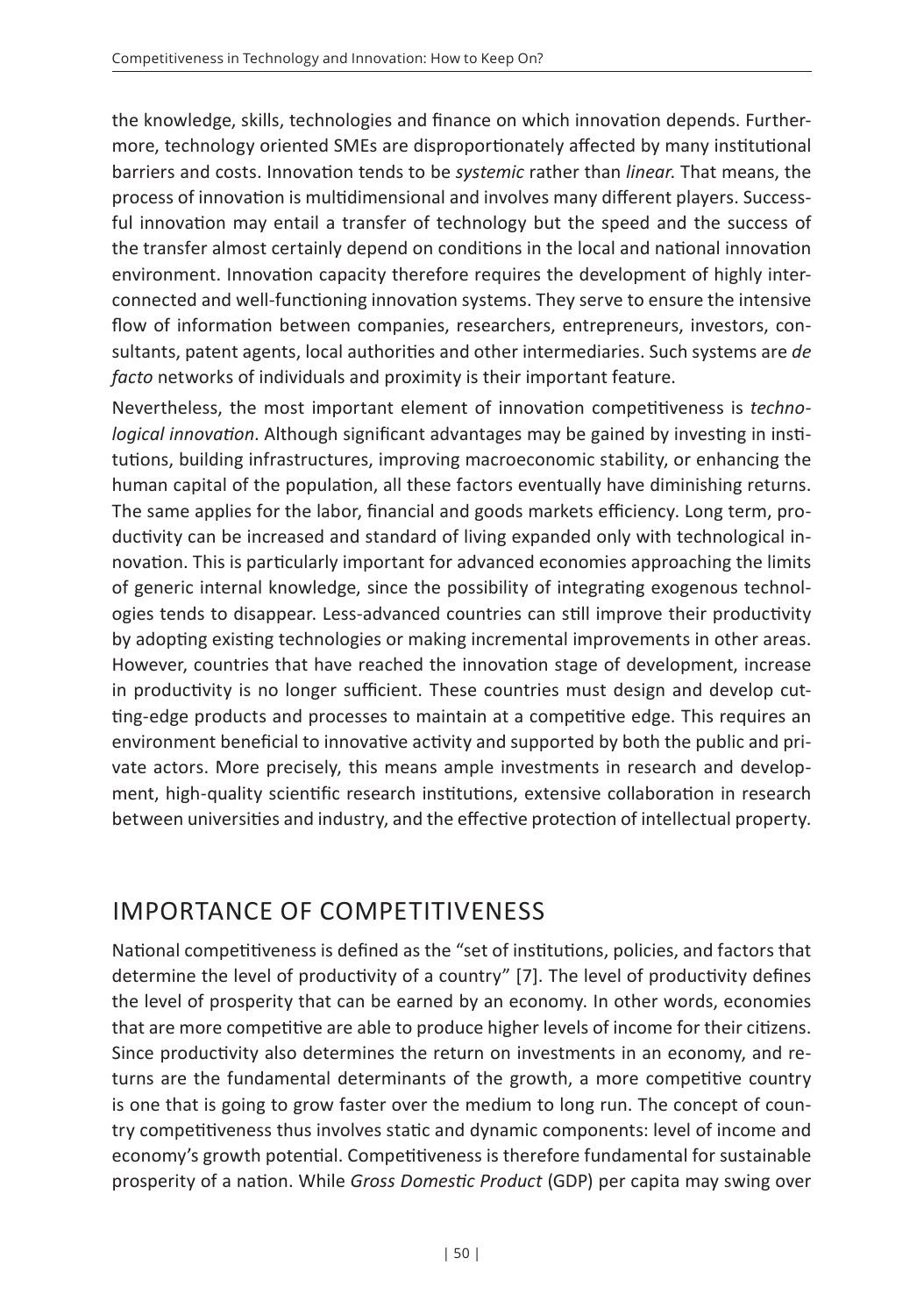time due to certain macroeconomic shifts, political developments, resource prices and flow of foreign investments, the only reliable basis of true prosperity remains in the productive potential of a nation's economy. While sound macroeconomic policies and solid management remains important for governments, their central focus should be on competitiveness.

Importance of competitiveness has got widespread international acceptance recently, but is still not necessarily well understood. The most perceptive misunderstanding of competitiveness is in measuring of how successful a country is in gaining the global market share for its products. Because it looks like one country's success comes at the expense of others, this makes global competitiveness of a zero-sum game. This view on competitiveness is sometimes used to justify government interventions in favor of local economy, including subsidies, restraints on local wages, and intervention in local currency exchange value. These interventions tend to be seen as incentives for domestic export, but in fact drain national income and drag public policies away from focus on the most productive use of the national resources. True competitiveness is measured only by productivity. Productivity of an economy, measured by the value of goods and services produced per unit of the nation's human, capital and natural resources, depends both on the value of a nation's products and services and the efficiency with which they can be produced. Higher productivity supports high wages, a strong currency, attractive returns to capital and with them a high standard of living and prosperity.

Since many nations were able to improve their prosperity by improving productivity, the global economy is not a zero-sum game. Improving productivity will raise the value of products produced, improve local incomes and ultimately expand the global pool of new demand that has to be met. Globalization has increased the returns to productivity by opening up scalable new markets for competitive countries. Globalization has also effectively raised the costs of low productivity, reducing the ability of a protected local market to sustain in low productivity business or provide high wages for less-skilled employees. The central challenge here is to create the market conditions in which companies and employees throughout an economy can upgrade their productivity while maintaining reasonable costs of living and the costs of doing business in the country.

#### MEASURING COMPETITIVENESS IN TECHNOLOGY AND IN-NOVATION

Assessing a country's strengths and weaknesses in technology and innovation competitiveness is challenging because of the sheer number and variety of existing influencing factors. Most of the available competitiveness measurement models confront this complexity using a combination of market surveys and hard statistical data. The dependent variable used in developing these models is the level of GDP per capita, adjusted for *Purchasing Power Parity* (PPP). GDP per capita is the broadest measure of national productivity and is strongly linked over time to a nation's standard of living. However,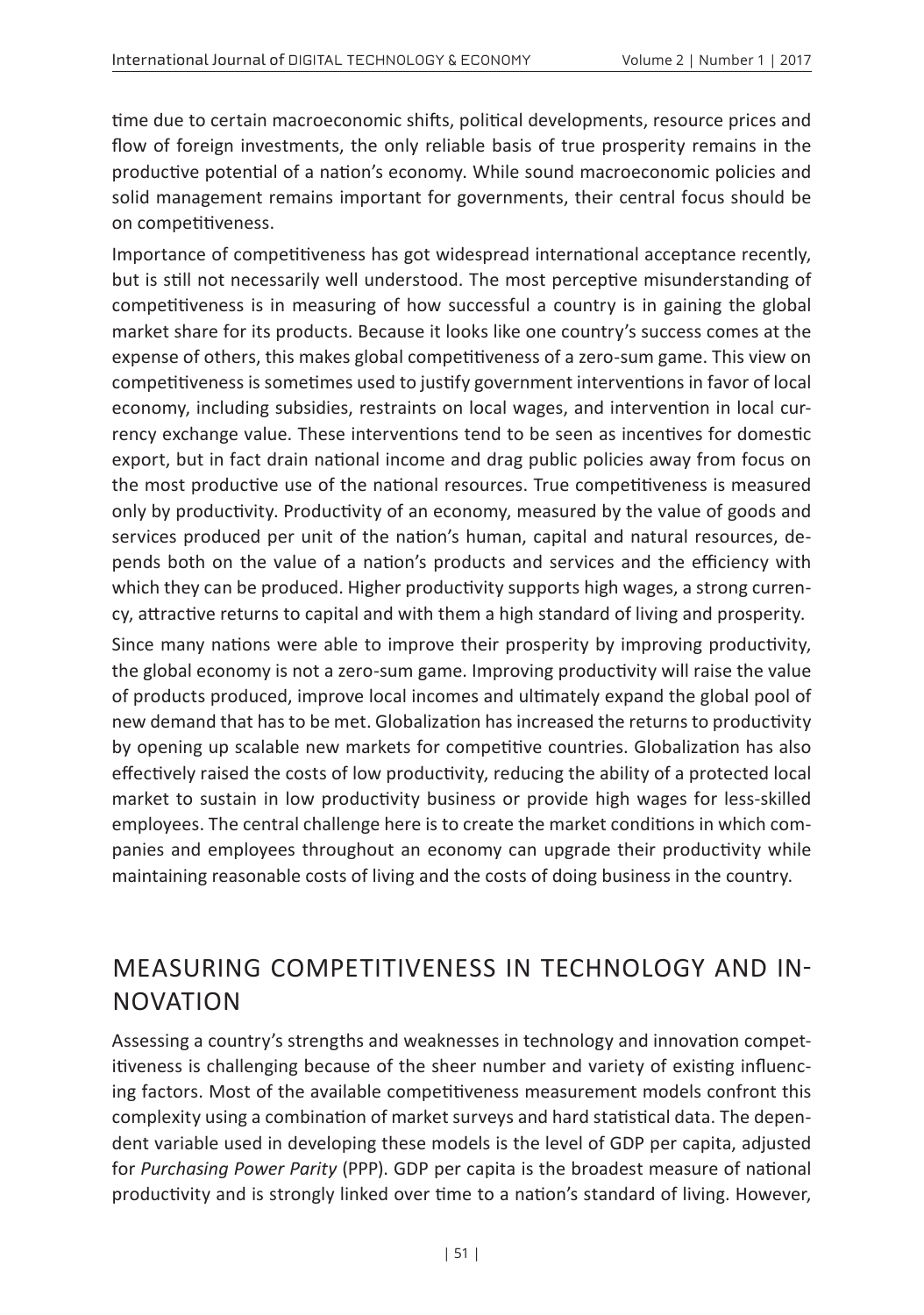GDP of a country can also be influenced by a wide array of short-term and idiosyncratic factors such as natural disasters, macroeconomic shocks, and price movements in dominant export industries. Since a wide variety of internal and external business environment and cluster conditions affect technology and innovation competitiveness, it can also be explained and measured through some microeconomic fundamentals. GDP per employee or GDP per hour worked are therefore also used as dependent variable for productivity in specific technology and innovation activities.

The technology competitiveness performance is now assessed predominantly through the ICT readiness indicators [8]. Those indicators try to capture presence of the ICT conducive components and take into consideration a number of features of: the broad business environment (i.e. accessibility of digital content); some regulatory aspects (i.e. laws related to ICT), and the soft and hard infrastructure for ICT (i.e. number of telephone lines and Internet servers); the degree of preparation needed for individuals (i.e. Internet access to schools), business sector (i.e. quality of management schools) and the government (i.e. government prioritization of ICT) to use ICT; and the actual use of ICT by the above three stakeholders. Dimensions of innovation capacity performance are captured mostly through the main external indicators of innovation (i.e. the availability of high-skilled and educated people, availability of finance for innovation projects and the support of governments for innovation activities; internal indicators (i.e. innovation efforts that firms undertake through investments, entrepreneurial and collaboration efforts among innovating firms and public sector, intellectual property generated as a throughput in the innovation process); and outputs of the innovation activities (as the number of firms that have introduced innovations onto the market or internally, patentable technological and non-technological innovations and their economic effects etc.).

There is a wide variety and substantial amount of reports and indexes evaluating the technology and innovation competitiveness performance of nations and regions. The reports usually include quantitative indicators and qualitative analysis. The World Economic Forum (*Global Competitiveness Report and Global Information Technology Report*), European Commission (*European Competitiveness Report, European Innovation Scoreboard*), IMD (*World Competitiveness Yearbook*), UNCTAD (*Information Economy Report*) and OECD (*Science, Technology and Industry Scoreboard*) regularly publish the most important reports. An index may stand for two different things; either a single numerical value that combines a number of quantitative indicators or a set of indicators of which no common value is defined. The most important competitiveness indexes publicly available are: GCI - *Global Competitiveness Index* (World Economic Forum), *Networked Readiness Index* (World Economic Forum and INSEAD), *Innovation Index* (Porter & Stern), *The European Competitiveness Index* (The Huggins Associates) and *Euro-Creativity Index* (Florida & Tinagli).

The vast amount of statistical data behind those reports and indexes rely very much on standard international statistical databases maintained by the OECD, EUROSTAT, World Bank and ITU. This data is collected from the national statistical bureaus and institutes and depend very much on their accuracy and standards applied for its collection. The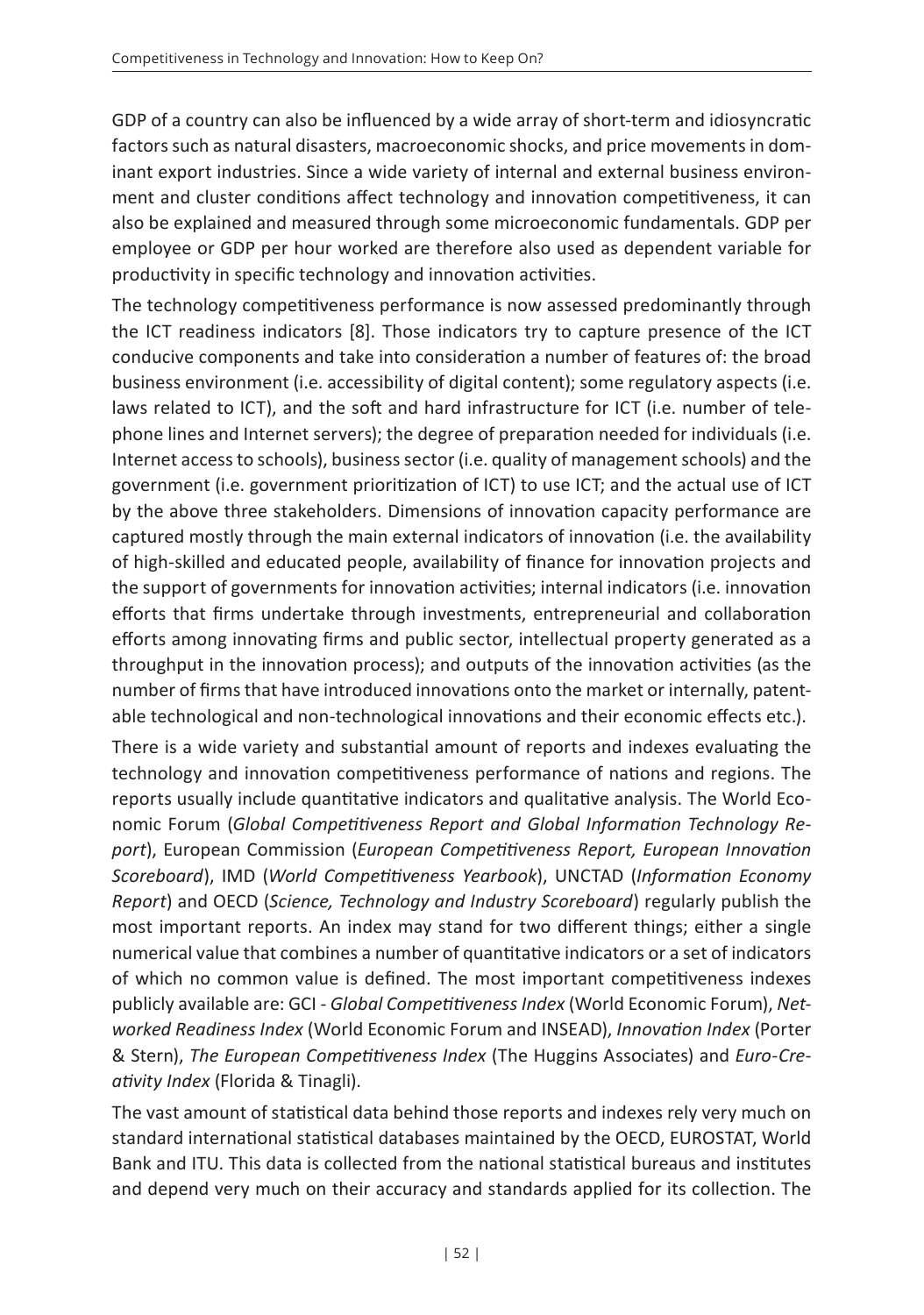most reliable comprehensive data comes through the OECD and EUROSTAT sources, but unfortunately, they do not capture the inputs from the most of transition economies. On the other hand, statistics from the World Bank (*Doing Business Report*) and ITU manage to cover most of these countries, but very often data is missing, is outdated or not accurate and entirely reliable. In these particular cases, the only sources of information are random market surveys or empirical evidences. Having all these in mind, the most comprehensive, widest reaching and reliable data and analysis source remains the one published by World Economic Forum in the *Global Competitiveness Report<sup>3</sup>* and related *Global Competitiveness Index* (GCI*).*

However, many of the competitiveness challenges we see today stem from the aftermath of the financial crisis. Today, productivity and growth are not picking up in advanced economies, and the consequences of low and even negative productivity growth in many emerging economies are now evident. The great recession led many advanced economies to implement very loose monetary policy, which in turn fueled a global commodities boom that masked many of the competitiveness challenges of commodity-exporting emerging markets. Vulnerability to commodity price fluctuations in emerging economies and the promises of the Fourth Industrial Revolution underscore the importance of digital technology momentum and innovation as a source of competitiveness and economic diversification to reignite growth.

As a new wave of technological convergence and digitalization materializes in the Fourth Industrial Revolution, innovation and business sophistication, understood as the process of creating new products and services and finding new ways to produce things, are becoming increasingly important. Innovation and business sophistication are more closely associated with income levels in general than they used to be. In addition, sources of productivity within firms became more related to their ability to incorporate new technologies into their production processes. That change is playing a larger role than investment in basic physical and human capital and well-functioning factor and goods markets, frequently thought to be sufficient to ignite growth. Since 2010, GDP per capita became more closely correlated with the GCI's technological readiness, business sophistication, and innovation pillars than it is with the infrastructure, health and primary education, and market-related pillars (goods markets efficiency, financial market development, and labor market adeptness). At the dawn of the Fourth Industrial Revolution, technology and innovation are increasingly driving development evidently.

In light of this new reality brought about by the Fourth Industrial Revolution, the World Economic Forum started to question the soundness of its Global Competitiveness Index. Such dramatic changes in the dynamics of the economy need to reflect on how economic progress and its drivers are measured, how we understand competitiveness, growth, and fundamentally the prosperity of countries. Moving away from the current idea that countries progress through sequential, defined stages of economic transformation, and that competitiveness depends very much on market-related developments

<sup>3</sup> The most recent WEF report available is the Global Competitiveness Report 2016- 2017.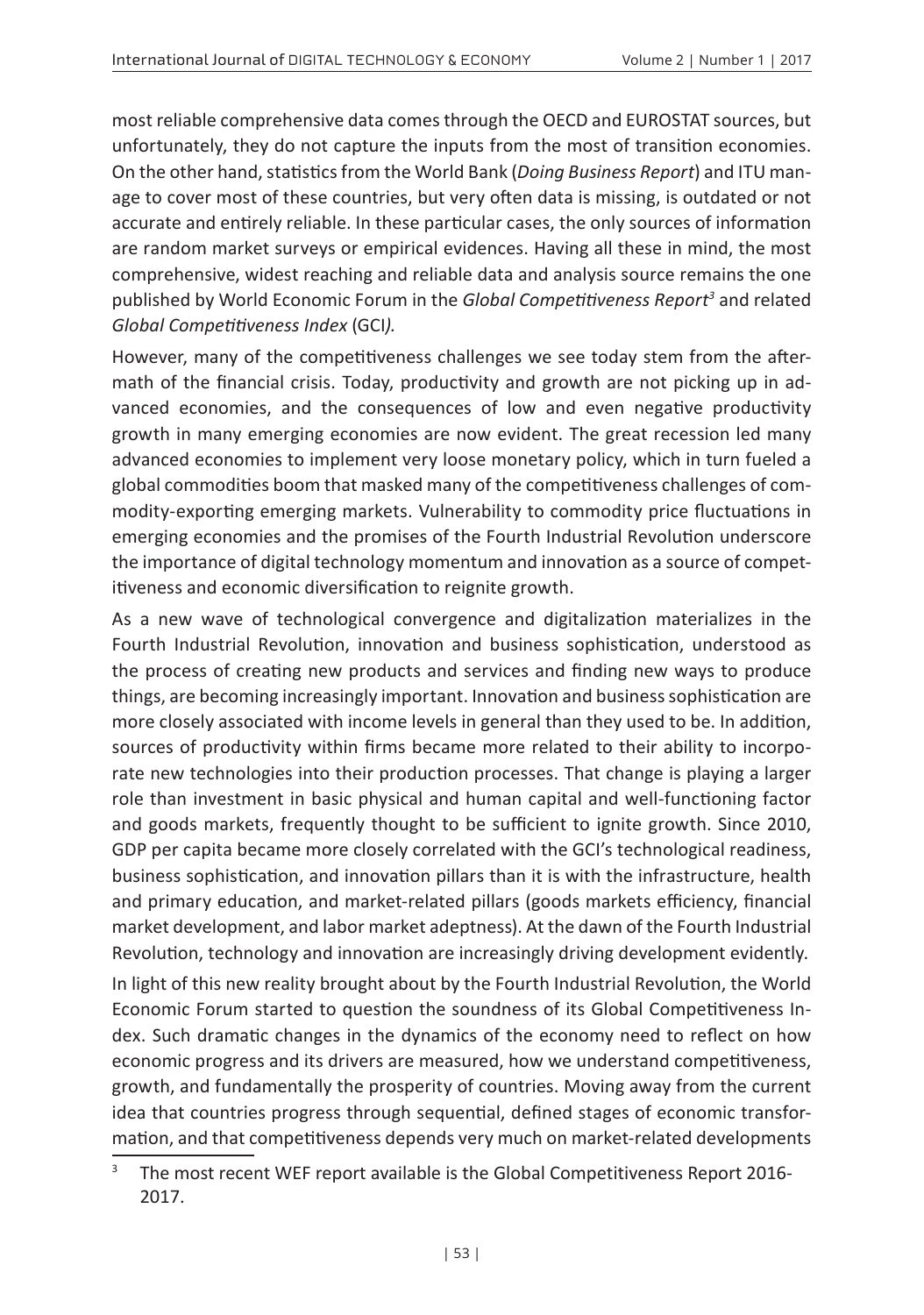and efficiency, WEF implied that the GCI methodology needs to be modernized and updated accordingly. The increased complexity of today's economy is arguably making current statistical tools outdated, both conceptually and methodologically. Calculation methods built for tracking physical sales of goods and services are incapable of accurately measuring transactions that take place on virtual platforms or through non-monetary exchanges of services. Increased measurement challenges in calculating GDP have lessened its value as an indicator of economic progress, and calls into question the accuracy of productivity estimates, which require precise evaluation of output, capital, and labor.

Measuring the drivers of prosperity likewise requires a conceptual and methodological rethink. When the Global Competitiveness Index (GCI) was introduced in 2006, the impact of the Fourth Industrial Revolution had not yet been acknowledged. Today, although the main drivers of competitiveness identified at that time remain generally valid, they may affect the development process in a different way than they did a decade ago. All countries will still have to have in place sound institutions, well-developed infrastructure, and strong macroeconomic conditions, which together determine the environment in which companies operate. They will also need to keep in focus how the health and skills of the labor force contribute to the human capital component of a country's competitiveness.

However, the markets' components of competitiveness will need to measure more dynamically how firms can rely on product, labor, and financial markets to find the production inputs they need and how quickly and easily they can reorganize when the industry landscape is changing. Therefore, the most important new components of competitiveness will become measures of technology adoption, business dynamism, and innovation capacity influencing the innovation process. Cutting-edge use of existing technology can support rise of new products and business models; countries where businesses are more open to new ideas are more likely to adopt the latest technologies faster and create new ones; and larger markets foster innovation because they enable economies of scale for new products and services. The analysis of competitiveness of advanced and emerging economies alike will more and more rest on a country's future orientation and its ability to update skills, regulations and social norms that promote entrepreneurship and welcome change, collaboration, and creativity connected with absorption of digital technology and capacity for innovation.

There is a clear need to produce a new measurements system of competitiveness that will better capture emerging new reality of digital economy. This should translate into an evolved benchmarking of competitiveness and its drivers to give guidance that is more relevant to policymakers and public-private dialogues. The World Economic Forum has announced that the new comprehensive competitiveness tools and structure will be publicly available for the next 2017–2018 edition of The Global Competitiveness Report (GCR). Let us see how this new methodology will be able to capture dynamics in rise of the Fourth Industrial Revolution relative to the current benchmarking and the competitiveness global order.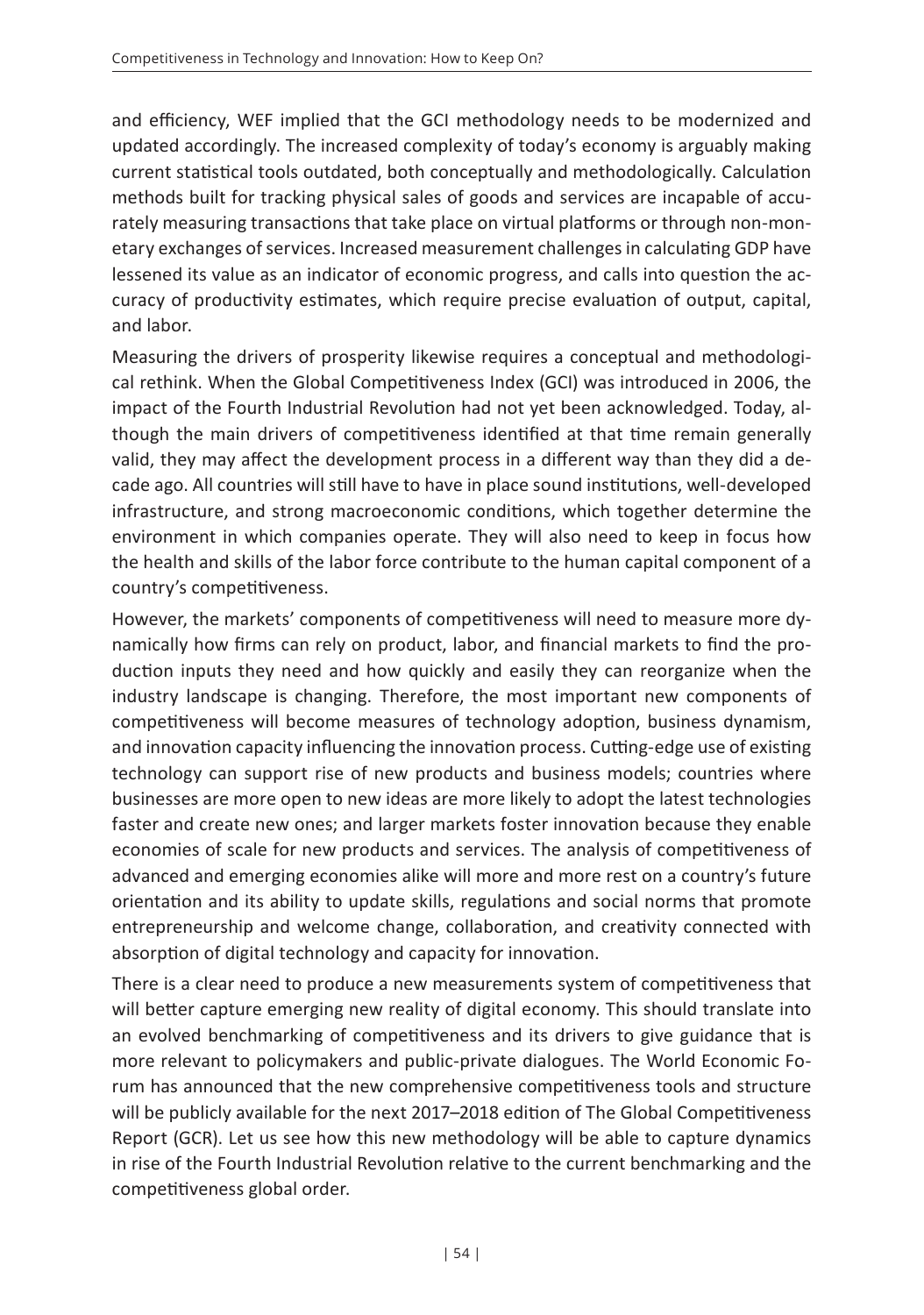#### **CONCLUSIONS**

In spite of the significant change caused by the momentum of the *Fourth Industrial Revolution,* productivity undoubtedly remains the key driver of prosperity. Although measuring productivity is becoming more complex due to the nature of technologies involved in production, there is little doubt of its central role in economic progress. Prosperity may increase only if all inputs of production are used smarter and more efficiently to fulfill constantly evolving human demands in consumption. Therefore, the definition of competitiveness as the set of institutions, policies, and factors that determine the level of productivity of an economy [7]*,* which in turn determines the level of prosperity a country can achieve, remains valid and applicable for the time being.

Forward looking orientation is of critical importance for the sustainable success of a nation's wellbeing. Since digital technology is disrupting the business and social landscapes in unexpected ways and does this more quickly than ever before, the primary function of successful economies and countries will be their capacity to be agile, adapt to changes, and respond to disruptions effortlessly and rapidly. These components of competitiveness should be captured by the superior education and skills, flexible labor market, and competitive goods market that grasp the extent to which a country's regulations and human capital support and handle imminent structural change and industrial revamp.

The capacity of a country to innovate has to be thought through as a lively ecosystem that not only produces scientific masterpieces of knowledge but also enables all kinds of industries, including the ones in the service sector, and wider society to be more flexible, interconnected, and open to fresh ideas and new business models. This way, understanding of innovation focuses on a country's ability to bring new products and services to market, and it attributes balanced importance of non-technical as well as technical inventions. To become truly innovative, a country should not only be able to file patents and support research and development in science and technology, but should also provide a interconnected environment that promotes creativity and entrepreneurship, fosters collaboration, and rewards those individuals who are open-minded and easy in embracing new ways to perform dedicated tasks. In ecosystem like this, the modern educational framework also plays essential role: it must embrace life-long learning opportunities and teach students to think critically, collaborate with individuals of different cultures and backgrounds, and expose them to differentiated points of view and ideas.

As digital technology-based business models become more prevalent, countries that fail to make transition to a digital economy will be substantially disadvantaged in competitiveness, not only commercially but also in terms of innovation. Hence, the factors of technology adoption, business agility, and innovation capacity have to be reproached and reformed by considering them all as integral parts of the *innovation ecosystem* [9]. Information and communication infrastructure became imperative and have also to be treated as critical infrastructure as they now play an indispensable role for development as much as other traditional infrastructure, like power or transportation. Similarly,